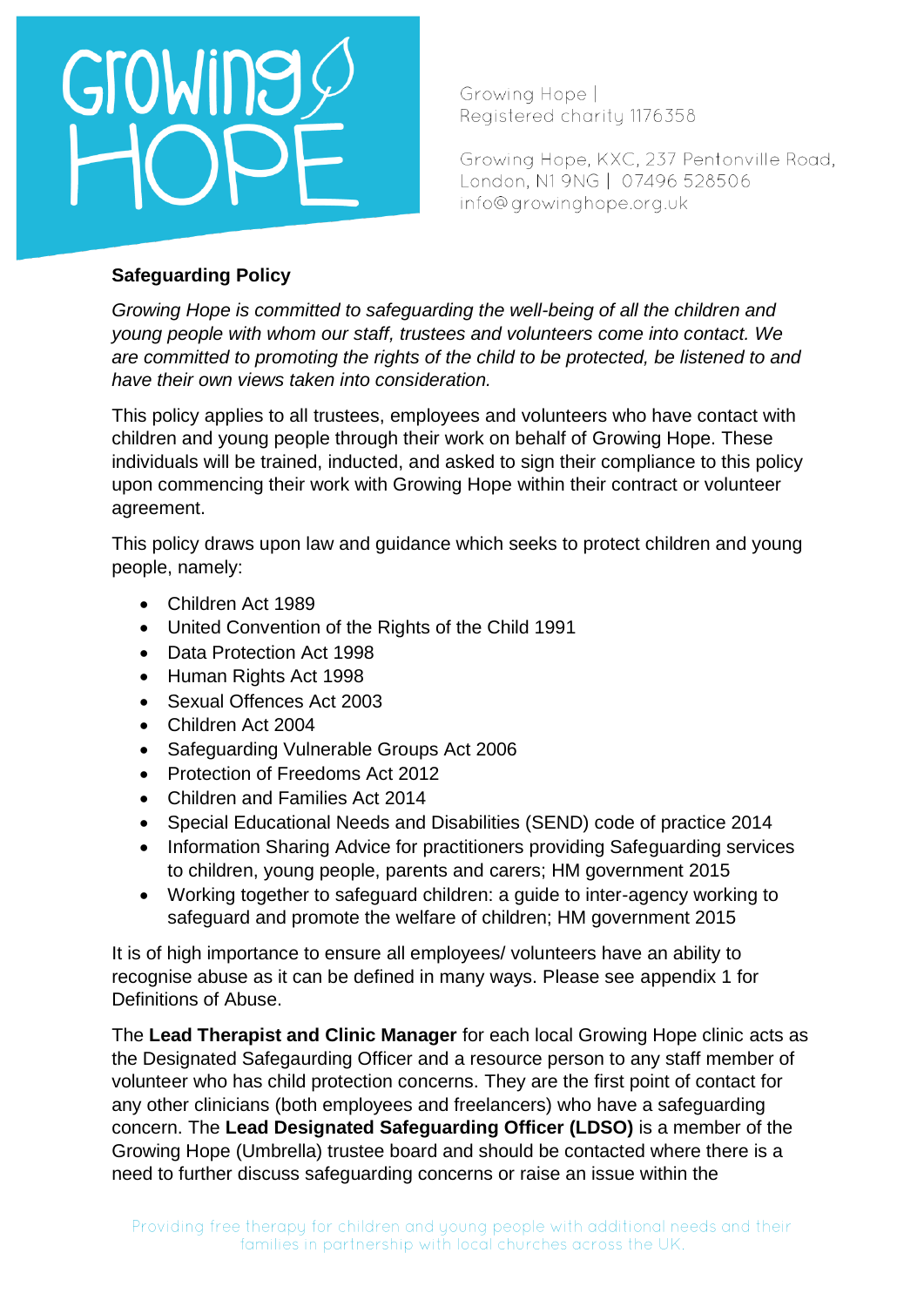

Growing Hope, KXC, 237 Pentonville Road, London, N1 9NG | 07496 528506 info@growinghope.org.uk

organisation. This individual is responsible for managing any allegations made against a clinician, volunteer or trustee involved with Growing Hope.

### **We recognise that:**

- The welfare of the child is paramount, as enshrined in the Children Act 1989
- All children regardless of age, disability, gender, racial heritage, religious belief, sexual orientation or identity, have a right to equal protection from all types of harm or abuse
- Some children are additionally vulnerable because of the impact of previous experiences, their level of dependency, communication needs or other issues
- Working in partnership with children, young people, their parents or carers and other agencies is essential in promoting young people's welfare.

## **We will seek to keep children and young people safe by:**

- Valuing them, listening to and respecting them
- Appointing a Lead Therapist and Clinic Manager who is the Designated Safeguarding Officer for each local clinic, and a Lead Designated Safeguarding Officer (LDSO) for the umbrella charity
- Adopting child protection and safeguarding policies and procedures through this policy
- Providing effective management for staff and volunteers through supervision, support, training and quality assurance measures
- Recruiting staff and volunteers safely and ensuring all necessary checks are made (e.g. DBS checks and two references). Growing Hope will not employ, contract or involve as a volunteer, any person to work with children or young adults who has a criminal conviction for violent crime, sexual crime, drugs related offences, or any other offences deemed inappropriate in relation to work with children.
- Recording and storing information securely (in line with Growing Hope's data protection policy)
- Sharing our safeguarding practice with children, families staff and volunteers via our website and through our work.
- Using our safeguarding concerns to share concerns and relevant information with agencies who need to know and involving children, young people, parents and carers appropriately.
- Using our procedures to manage allegations against staff, volunteers and trustees appropriately.
- Creating and maintaining an anti-bullying environment and ensuring that our procedure is followed.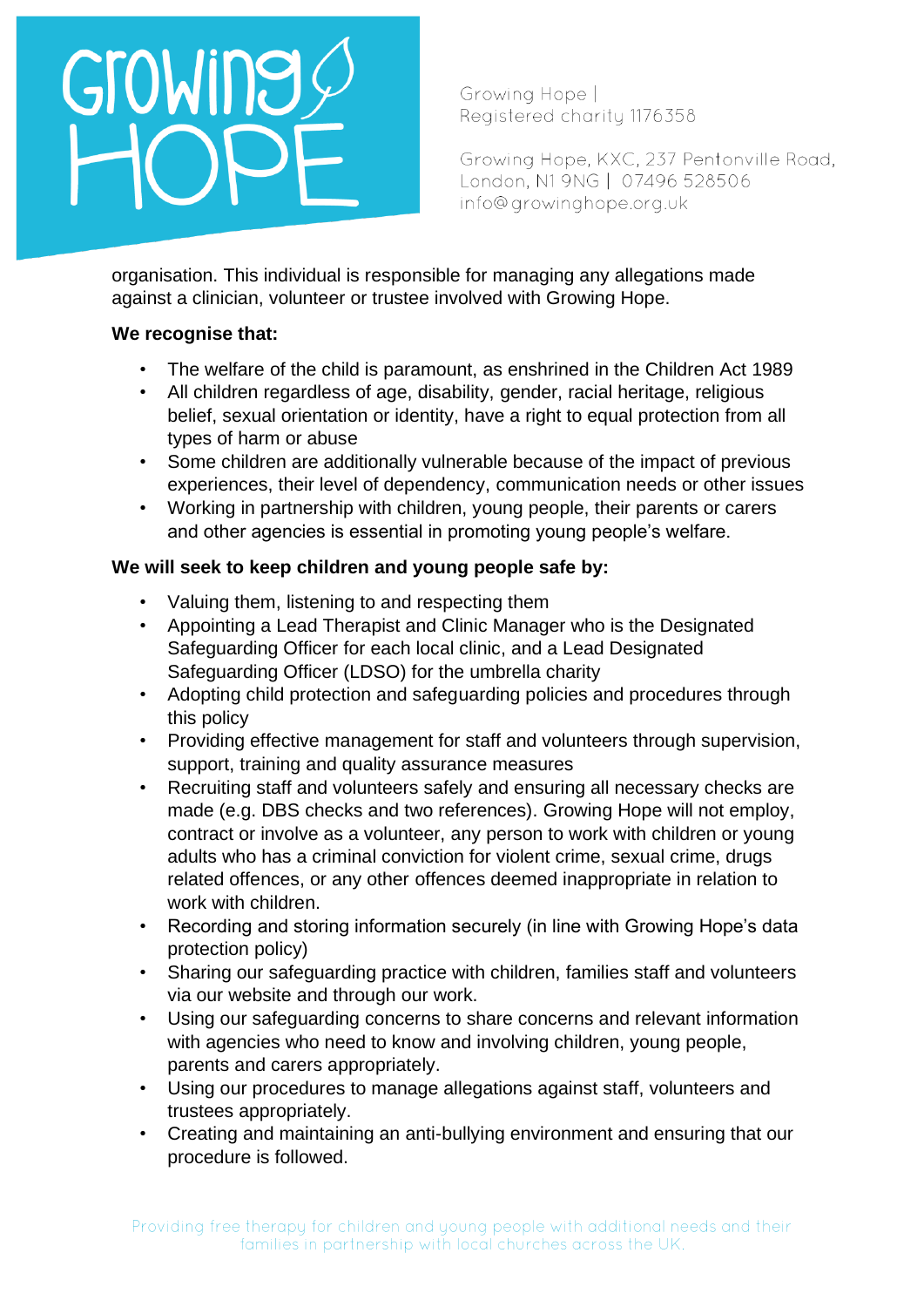

Growing Hope, KXC, 237 Pentonville Road, London, N1 9NG | 07496 528506 info@growinghope.org.uk

• Ensuring that we provide a safe physical environment for our children, young people, staff and volunteers by applying health and safety measures in accordance with the law and regulatory guidance.

#### **Reporting procedure for dealing with disclosures, concerns or allegations of child abuse**

1. The employee or volunteer who has received a disclosure of child abuse or who has concerns about a child should bring them to the attention of the lead therapist and clinic manager immediately following the session. These should be recorded by incident in the Safeguarding concerns folder of the clinic drive.

2. Under no circumstances should a child be left in a situation that exposes him or her to harm or of risk to harm. In the event of an emergency where you think a child is in immediate danger you should contact statutory or emergency services immediately. You should then inform the lead therapist and clinic manager.

3. Where a safeguarding concern or disclosure occurs whilst working in a school the Growing Hope employees should refer directly to the school's safeguarding policy and procedure. This usually means reporting via the school's safeguarding concern system.

4. Where a discussion between the individual and the Lead Therapist and Clinic Manager leads to agreement that there are reasonable grounds for concern according to the criteria below the individual should contact the local statutory services with the Lead Therapist and Clinic Manager's support.

Examples of reasonable grounds for concern are:

- Specific indication from the child that he/she was abused;
- An account by the person who saw the child being abused;
- Evidence, such as an injury or behaviour which is consistent with abuse and unlikely to be caused in another way;
- An injury or behaviour which is consistent with abuse and with an innocent explanation but where there are corroborative indicators supporting the concern that it may be a case of abuse. An example of this would be a pattern of injuries, an implausible explanation, sexualised behaviour.
- Consistent indication over a period of time that a child is suffering from emotional or physical neglect.

5. Where a Lead Therapist and Clinic Manager feels the situation is unclear he/she should contact the LDSO from the umbrella charity for advice relating to the allegation, concern or disclosure.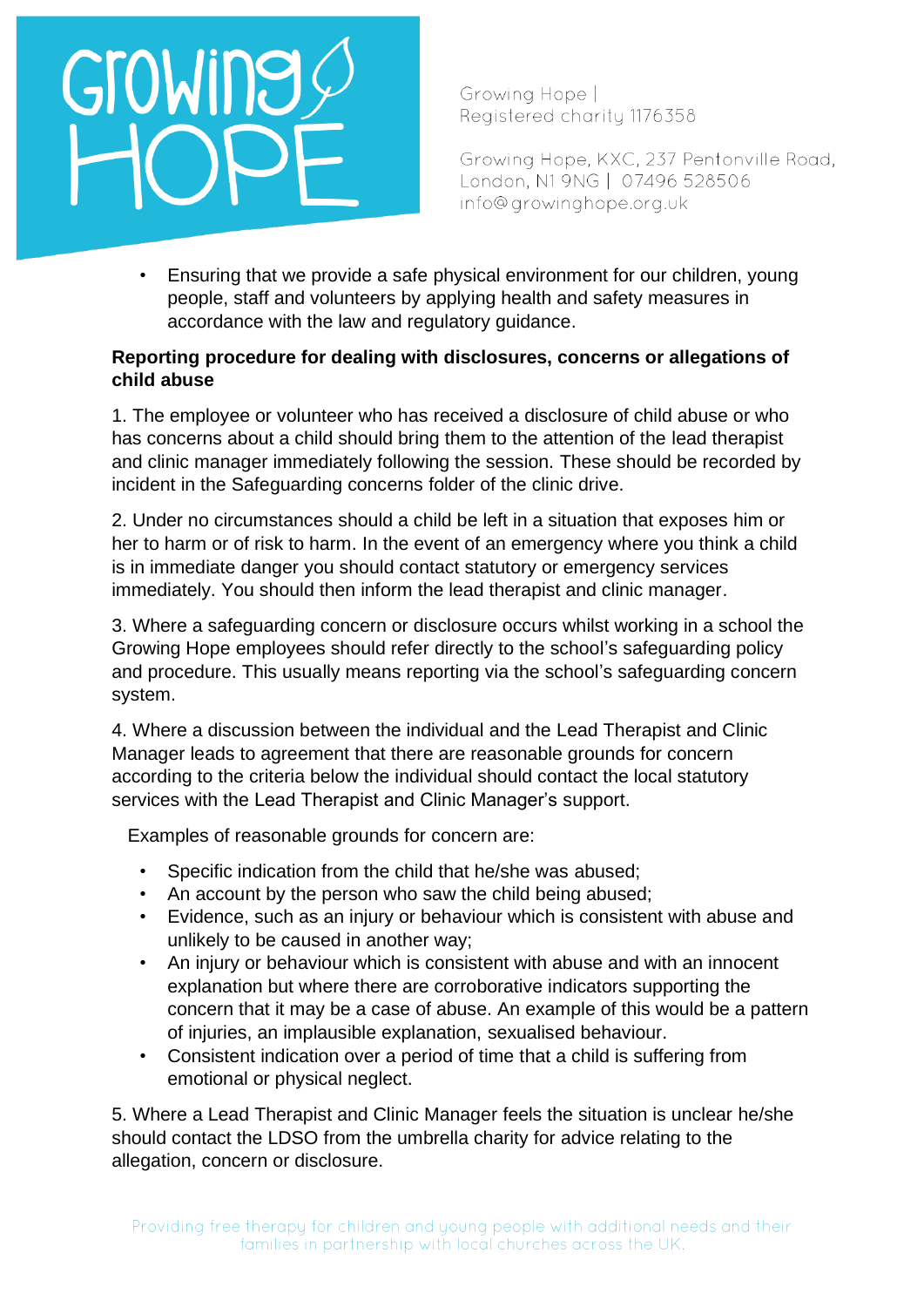# GroWing

Growing Hope | Registered charity 1176358

Growing Hope, KXC, 237 Pentonville Road, London, N1 9NG | 07496 528506 info@growinghope.org.uk

6. The Lead Therapist and Clinic Manager will ensure that the parents/ carers are informed that a report/ referral has been made to statutory services unless to do so would likely endanger the child. This report can either be made by the individual involved or the Lead Therapist and Clinic Manager- this should be agreed with the Lead Therapist and Clinic Manager at the time of discussing the concern.

7. If the concern does not warrant reporting to the statutory agencies it should still be recorded within the local growing hope clinic file of the Google Drive. Files should be saved under the child's name and DOB and this folder should be referred to with any subsequent concerns raised to the Lead Therapist and Clinic Manager.

8. Records of concern should include the name and DOB of the child involved, the names of who was present when the concern was raised, the name of the individual recording the concern. An account of what happened, exactly what was said where possible, a body map of any bruises or harm noted where relevant and the actions taken with regards to the concern. This must be signed and dated.

## **How to Handle a Report of Abuse by a Child / Young Person**

In the event of a child / young person disclosing an incident of abuse it is essential that this is dealt with sensitively and professionally by the employee / volunteer involved. In such circumstances, the employee / volunteer should:

- React calmly;
- Listen carefully and attentively;
- take the young person seriously;
- Reassure the young person that they have taken the right action in talking to you;
- Do NOT promise to keep anything secret;
- Ask questions for clarification only. Do not ask leading questions, this is not an interview, but rather receiving a disclosure from a child;
- Check back with the child/young person that what you have heard is correct and understood;
- Do not express any opinions about the alleged abuser;
- Record the conversation as soon as possible, in as much detail as possible. Sign and date the record;
- Ensure that the child/young person understands the procedures which will follow;
- Pass the information to the Lead Therapist and Clinic Manager, do not attempt to deal with the problem alone.
- It is essential in reporting any case of alleged / suspected abuse that the principle of confidentiality applies. The information should only be shared on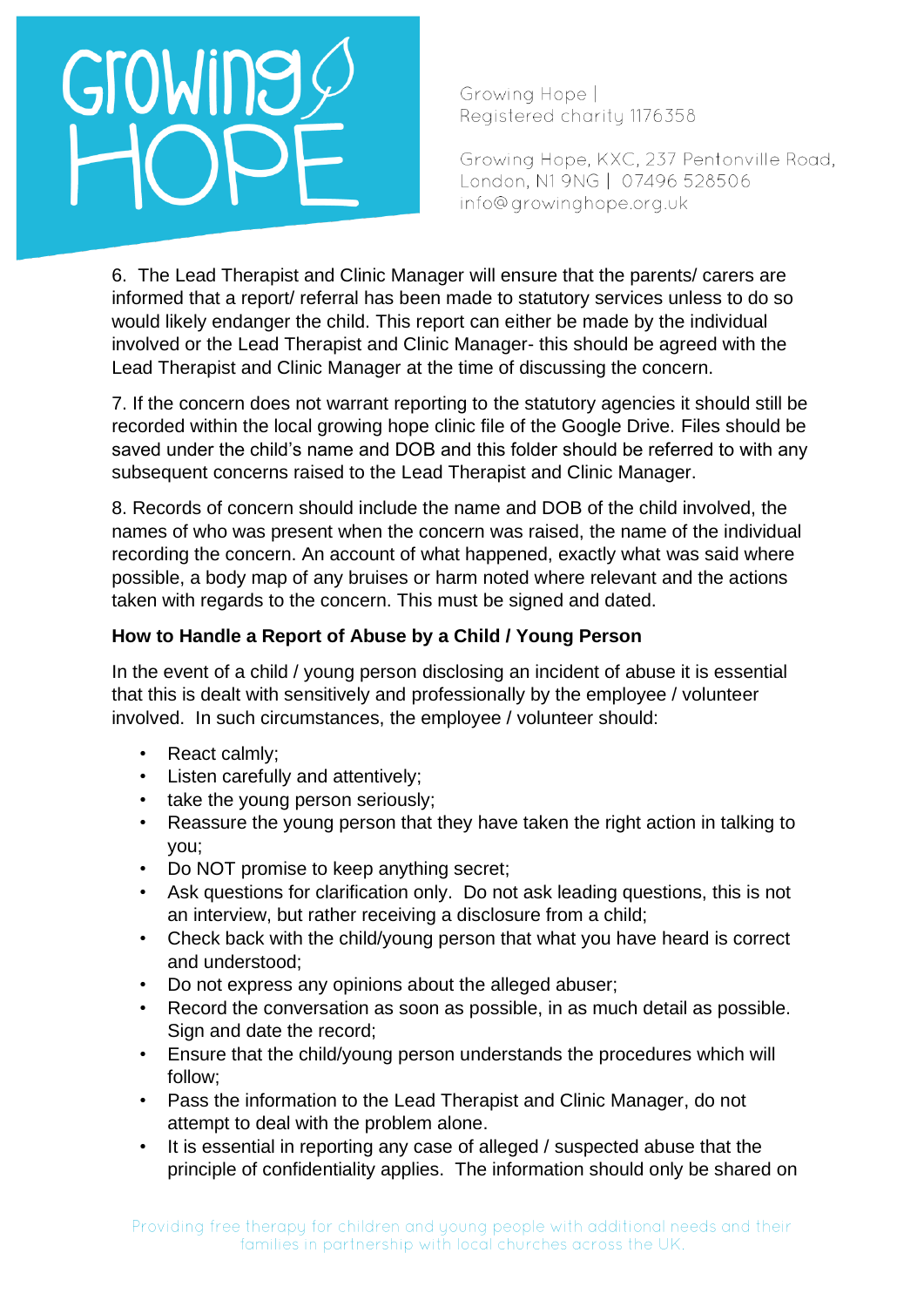# Growing

Growing Hope | Registered charity 1176358

Growing Hope, KXC, 237 Pentonville Road, London, N1 9NG | 07496 528506 info@growinghope.org.uk

a 'need to know' basis which means sharing information with persons who have a need to know in order to safeguard a child/young person and is not a breach of confidentiality and the number of people that need to be informed should be kept to a minimum.

• Under the Data Protection Act every person has a right to establish the existence of personal data, to have access to any such data relating to him and to have inaccurate data rectified or erased. The Growing Hope Data Controller will ensure that data that is collected fairly, is accurate and uptodate, is kept for lawful purposes and is not used or disclosed in any manner incompatible with those purposes. All data in relation to child protection records collected must be stored in a safe and confidential manner in the electronic file system.

## **Retrospective Disclosures by Adults**

Sometimes adults may disclose an abuse from their childhood. This must be recorded.

In these cases it is essential that consideration is given to the current risk to any child who may be in contact with an alleged abuser. If any risk is deemed to exist to any child who may be in contact with the alleged abuser, a report of the allegation should be made to statutory services in collaboration with Lead Therapist and Clinic Manager without delay.

Investigation of disclosures by adult victims of past abuse frequently uncover current incidents of abuse and are therefore an effective means of stopping the cycle of abuse.

#### **Allegations against staff or volunteers**

Upon receipt of an allegation, the Lead Therapist and Clinic Manager will notify the local chairperson and the LDSO for the umbrella charity. If the allegation relates to the chairperson then the Lead Therapist and Clinic Manager must inform the trustee board. If the allegation relates to the Lead Therapist and Clinic Manager then the chairperson must inform the LDSO.

If an allegation is made against an employee/ volunteer both the Lead Therapist and Clinic Manager and the LDSO should be involved.

- The Lead Therapist and Clinic Manager should prioritise the safety of the child and all necessary measures should be taken to ensure that the child and other children/ young people are safe.
- The Lead Therapist and Clinic Manager should inform the statutory services where there is a concern of the child's safety.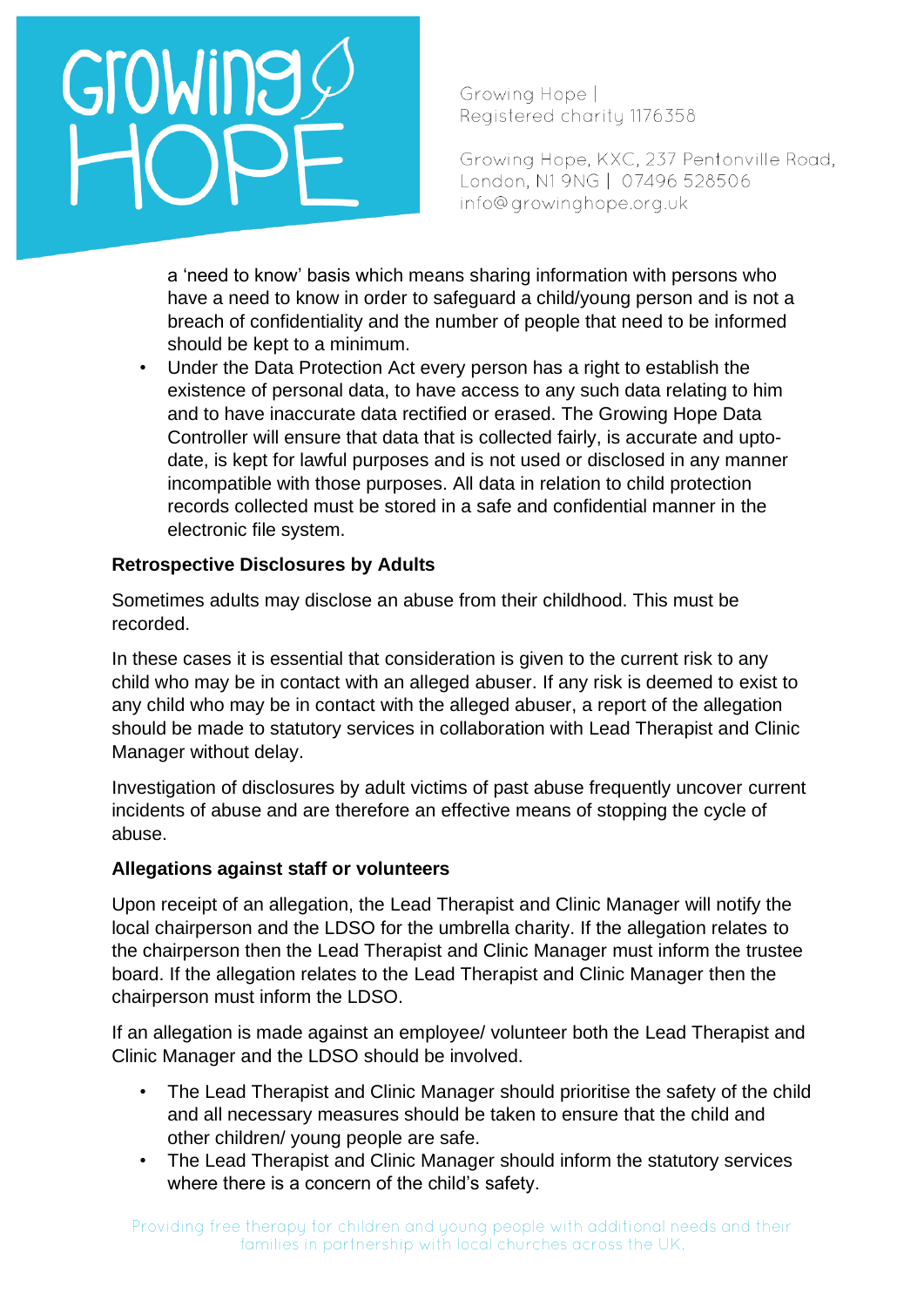

Growing Hope, KXC, 237 Pentonville Road, London, N1 9NG | 07496 528506 info@growinghope.org.uk

- The LDSO should work closely with the Lead Therapist and Clinic Manager and local chairperson.
	- o Where a formal complaint is lodged the employee should be notified of the allegation and the nature of it. The employee/ volunteer has a right to respond to this and this response should be documented and retained. Furthermore Growing Hope will ensure the principle of 'natural justice' will apply whereby a person is considered innocent until proven otherwise.
	- $\circ$  The Chairperson will will suspend the employee / volunteer with pay (where appropriate). In the case where the worker is not suspended the level of supervision of the worker will be increased.
	- o The Chairperson, Lead Therapist and Clinic Manager and LDSO will liaise closely with statutory services to ensure that actions taken by Growing Hope will not undermine any investigations.
	- o The protective measures which can be taken to ensure the safety of children and young people can include the following:
		- suspension of duties of the person accused,
		- re-assignment of duties where the accused will not have contact with children / young people,
		- working under increased supervision during the period of the investigation
		- or other measures as deemed appropriate.

## **Anti-bullying**

Bullying in any form is unacceptable. Where this is raised between children or between a volunteer/ staff member and a child this should be fully investigated.

In the first instance the clinician/ volunteer who receives an informal complaint should ascertain both sides view points. It should be made clear that bullying is not acceptable and core to Growing Hope's values is that every individual is of intrinsic value and we should respect that. If the concern goes beyond the one instance the lead therapist and clinic manager should be informed.

Following discussion with the families/ volunteers/ clinicians if the issue remains unresolved the lead therapist and clinic manager should inform the LDSO.

Where a formal complaint is made this should be passed to the Lead Therapist and Clinic Manager. The Lead Therapist and Clinic Manager should have separate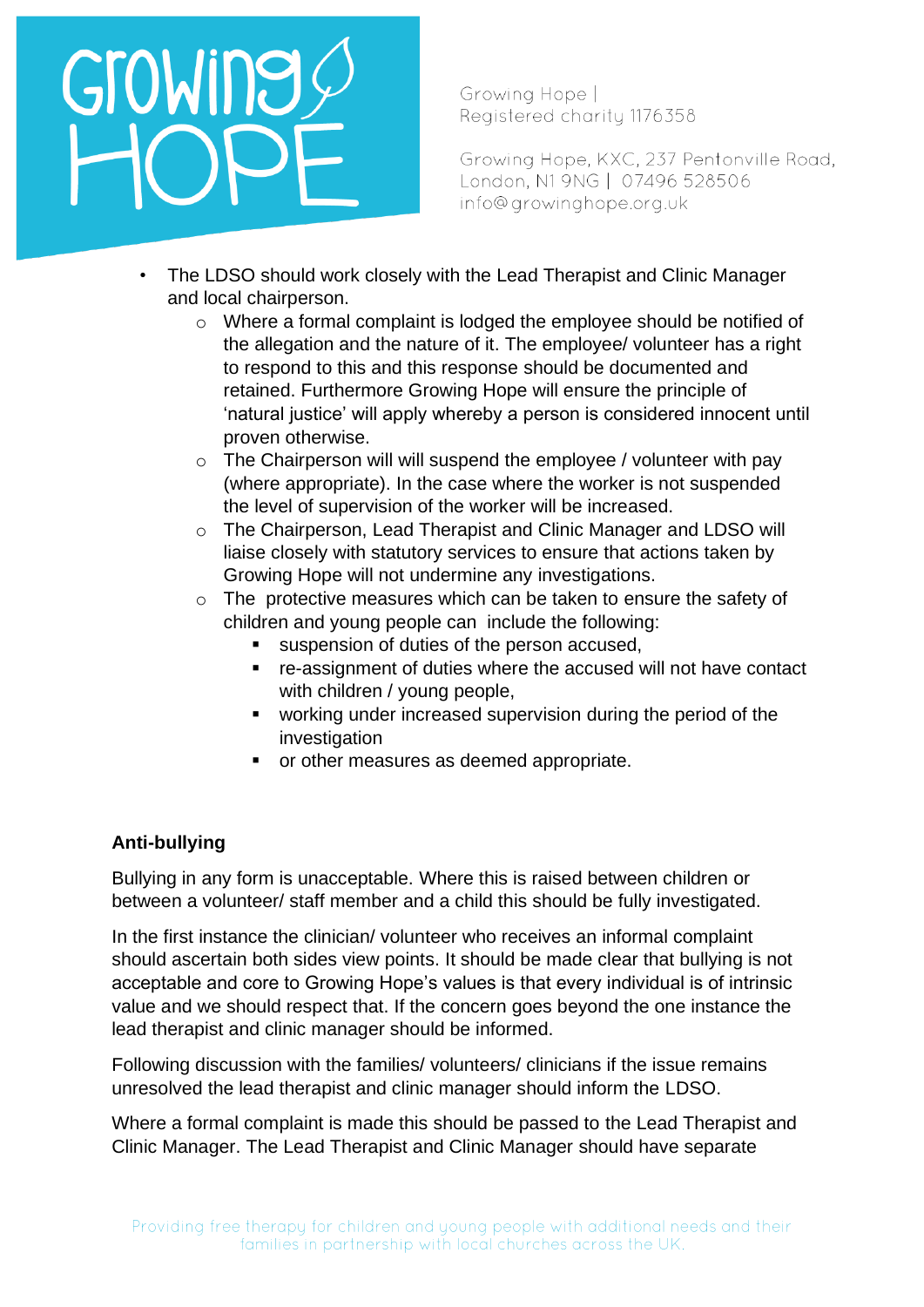

Growing Hope, KXC, 237 Pentonville Road, London, N1 9NG | 07496 528506 info@growinghope.org.uk

conversations with the individuals involved in order to ascertain the situation from both sides. These conversations should be documented.

Where an employee or volunteer is at fault an official warning should be given and disciplinary action should be taken if necessary. Where the bullying may cause harm to a child or young person the allegations procedure above should be followed.

#### **Online Safety**

With the increase in virtual working the following are expected across all virtual platforms used by Growing Hope (e.g. zoom, facetime, whatsapp video, audio calling).

Location – All staff, freelancers and volunteers should have a plain background behind them as much as possible.

Dress – Everyone attending meetings, assessments and sessions virtually should be dressed appropriately and able to engage in the activities requested.

Zoom – Where zoom is used waiting rooms or individual password protected links should be used to help prevent meetings being hacked. Screen sharing should be set to 'host only' with the host only enabling participants to share when required. zoom links should never be posted in a public arena (e.g. on social media). Public events should always have a sign up option where a zoom link is then sent.

Adult supervision – Parent/ adult supervision is required for all virtual sessions. Where counselling sessions are carried out in a 1:1 environment a parent should be present at the end of the session to check in with the therapist.

Recording – In order to protect children and young people sessions can only be recorded or photographed with the written permission of all individuals involved. Therapists cannot record and send parents recordings of sessions, however, parents can record parts of sessions to remember them if they would like to. Where written consent for photography has been given therapists can take photos of parts of virtual sessions to use for social media. Therapists should always verbally confirm this is okay with parents at the time of taking a photograph.

#### **Policy review**

This policy will be reviewed on an annual basis and must be read alongside other Growing Hope policies.

Version: 4

Updated: Feb 2021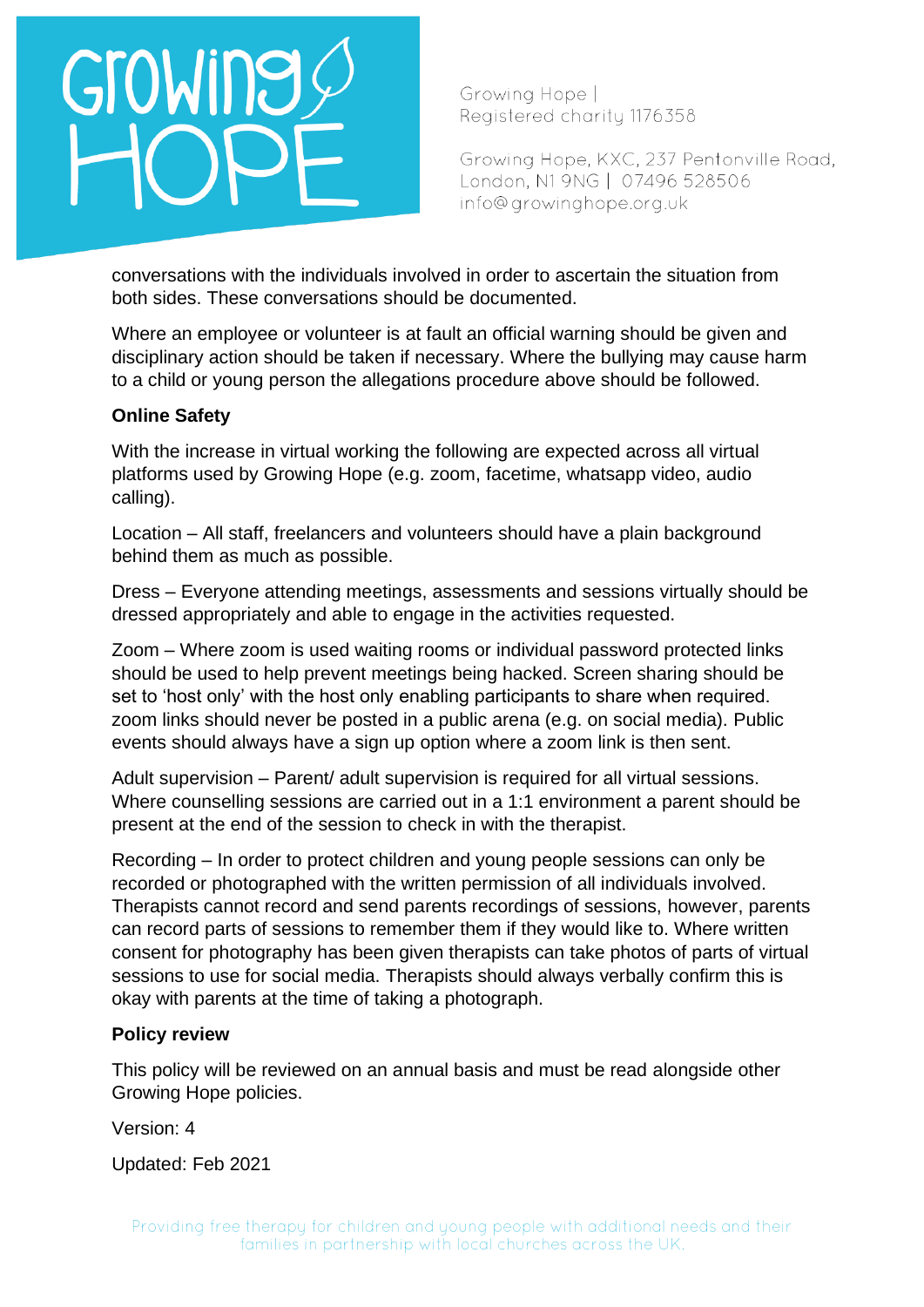

Growing Hope, KXC, 237 Pentonville Road, London, N1 9NG | 07496 528506 info@growinghope.org.uk

#### **Lead Designated Safeguarding Officer**

Growing Hope – Rebecca White, [rebecca.white@growinghope.org.uk](mailto:rebecca.white@growinghope.org.uk) 07500927655

#### **Lead Therapist and Clinic Managers (Designated Safeguarding officers)**

Growing Hope Brockley – Shaaron Powell, [shaaron.powell@growinghope.org.uk](mailto:shaaron.powell@growinghope.org.uk)

Growing Hope King's Cross – Naomi Graham, [naomi@growinghope.org.uk](mailto:naomi@growinghope.org.uk) , 0796528506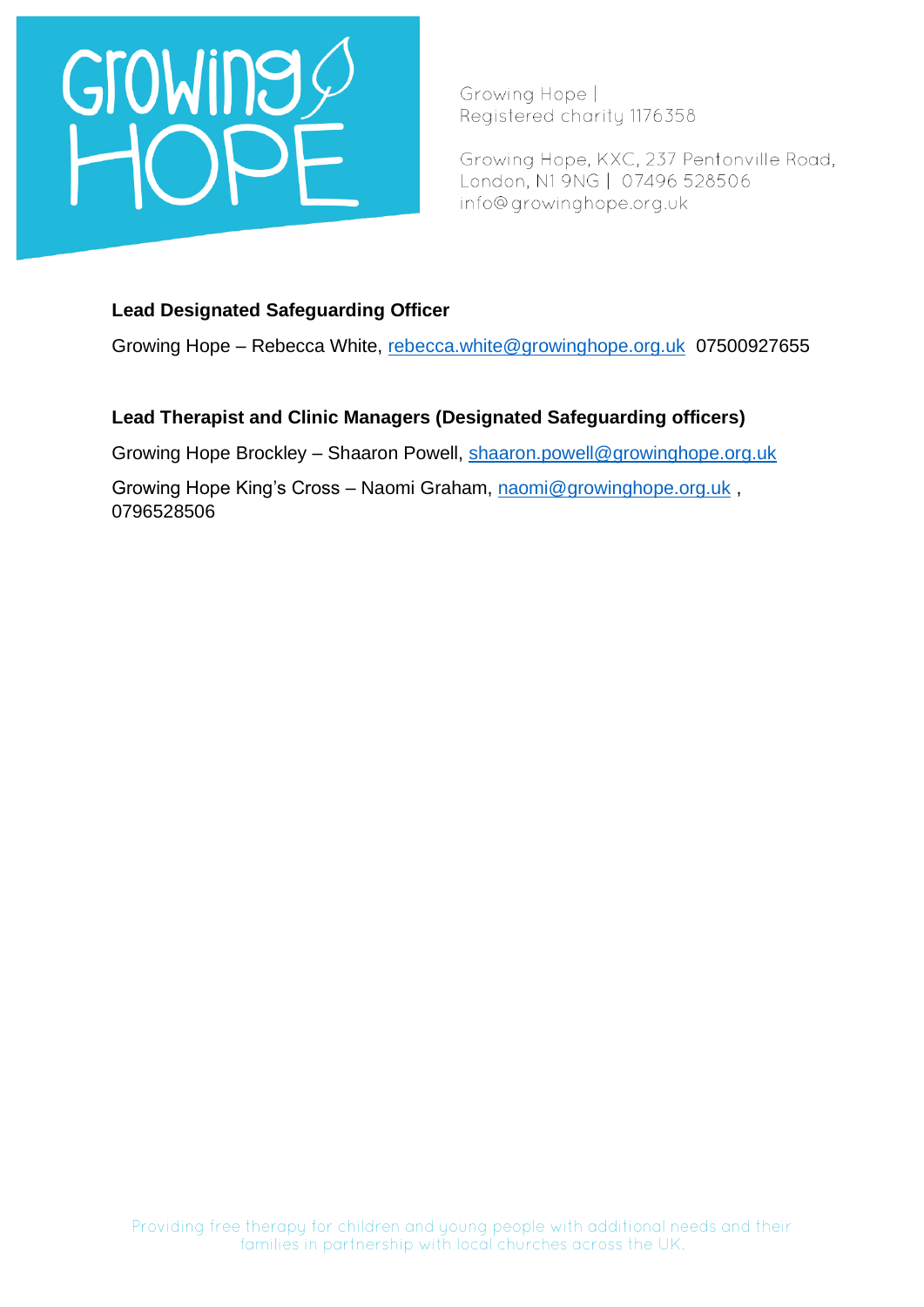# Growing

Growing Hope | Registered charity 1176358

Growing Hope, KXC, 237 Pentonville Road, London, N1 9NG | 07496 528506 info@growinghope.org.uk

### Appendix 1

## **Definition of Child Abuse**

Child abuse is complicated and can take different forms, but usually consists of one or more of the following signs and symptoms:

• **Neglect** can be defined in terms of an omission where the child suffers significant harm or impairment of development by being deprived of food, clothing, warmth, hygiene, intellectual stimulation, supervision and safety, attachment to and affection from adults, and or medical care.

The threshold of significant harm is reached when the child's needs are neglected to the extent that his or her well-being and/or development are severely affected.

Neglect generally becomes apparent in different ways over a period of time rather than at one specific point. For example, a child who suffers a series of minor injuries may not be having his or her needs met in terms of necessary supervision and safety. A child whose height or weight is significantly below average may be being deprived of adequate nutrition. A child who consistently misses school may be being deprived of intellectual stimulation.

• **Emotional abuse** is normally to be found in the relationship between a caregiver and a child rather than in a specific event or pattern of events. It occurs when a child's need for affection, approval, consistency and security are not met. Emotional abuse can be manifested in terms of the child's behavioural, cognitive, affective or physical functioning e.g. 'anxious' attachment, nonorganic failure to thrive, unhappiness, low self-esteem, educational and developmental underachievement, and oppositional behaviour.

Examples may include:

- o the imposition of negative attributes on a child, expressed by persistent criticism , sarcasm, hostility or blaming;
- $\circ$  conditional parenting in which the level of care shown to a child is made contingent on his or her behaviours or actions;
- o emotional unavailability of the Childs parent/carer;
- o unresponsiveness of the parent/carer and/or inconsistent or inappropriate expectations of the child;
- o unrealistic or inappropriate expectations of the child's capacity to understand something or to behave and control himself or herself in a certain way;
- o under- or over-protection of the child;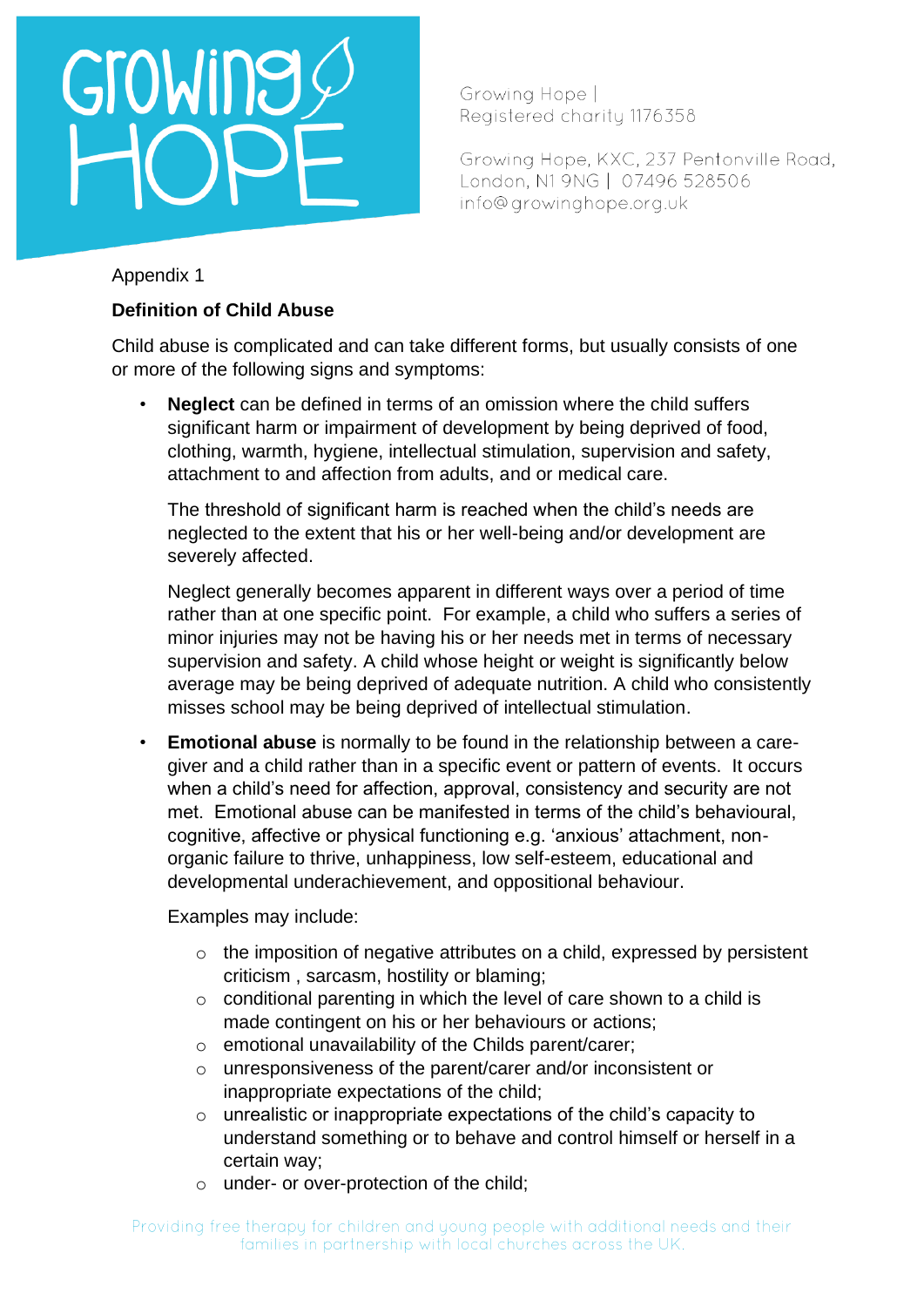

Growing Hope, KXC, 237 Pentonville Road, London, N1 9NG | 07496 528506 info@growinghope.org.uk

- o failure to show interest in, or provide age-appropriate opportunities for, the child's cognitive and emotional development;
- o use of unreasonable or over-harsh disciplinary measures;
- o exposure to domestic violence;
- o exposure to inappropriate or abusive material through new technology.
- Linked with emotional abuse, **spiritual abuse** could be defined as an abuse of power, often done in the name of God or religion, which involves manipulating or coercing someone into thinking, saying or doing things without respecting an individual their right to choose for themselves. Some indicators of spiritual abuse might be a leader who is intimidating and imposes his/her will/belief on other people, perhaps threatening dire consequences or the wrath of God if disobeyed. He or she may say that God has revealed certain things to them and so they know what is right. Those under their leadership are fearful to challenge or disagree, believing they will lose the leader's (or more seriously God's) acceptance and approval. The issue of the exploitation of vulnerable young people and adults by people in positions of power or authority within the church is covered in some detail in the report "Time for Action", produced by Churches Together in Britain and Ireland (CTBI).
- **Physical abuse** of a child is that which results in actual or potential physical harm from an interaction, or lack of interaction, which is reasonably within the control of the parent or person in a position of responsibility, power or trust. There may be single or repeated incidents.

Physical abuse can involve:

- o severe physical punishment;
- o beating, slapping, hitting or kicking;
- o pushing, shaking or throwing;
- $\circ$  pinching, biting, choking or hair pulling
- $\circ$  terrorising with threats;
- o observing violence;
- o use of excessive force in handling;
- o deliberate poisoning;
- o suffocation;
- o fabricated/induced illness;
- o allowing or creating a substantial risk of significant harm to a child.